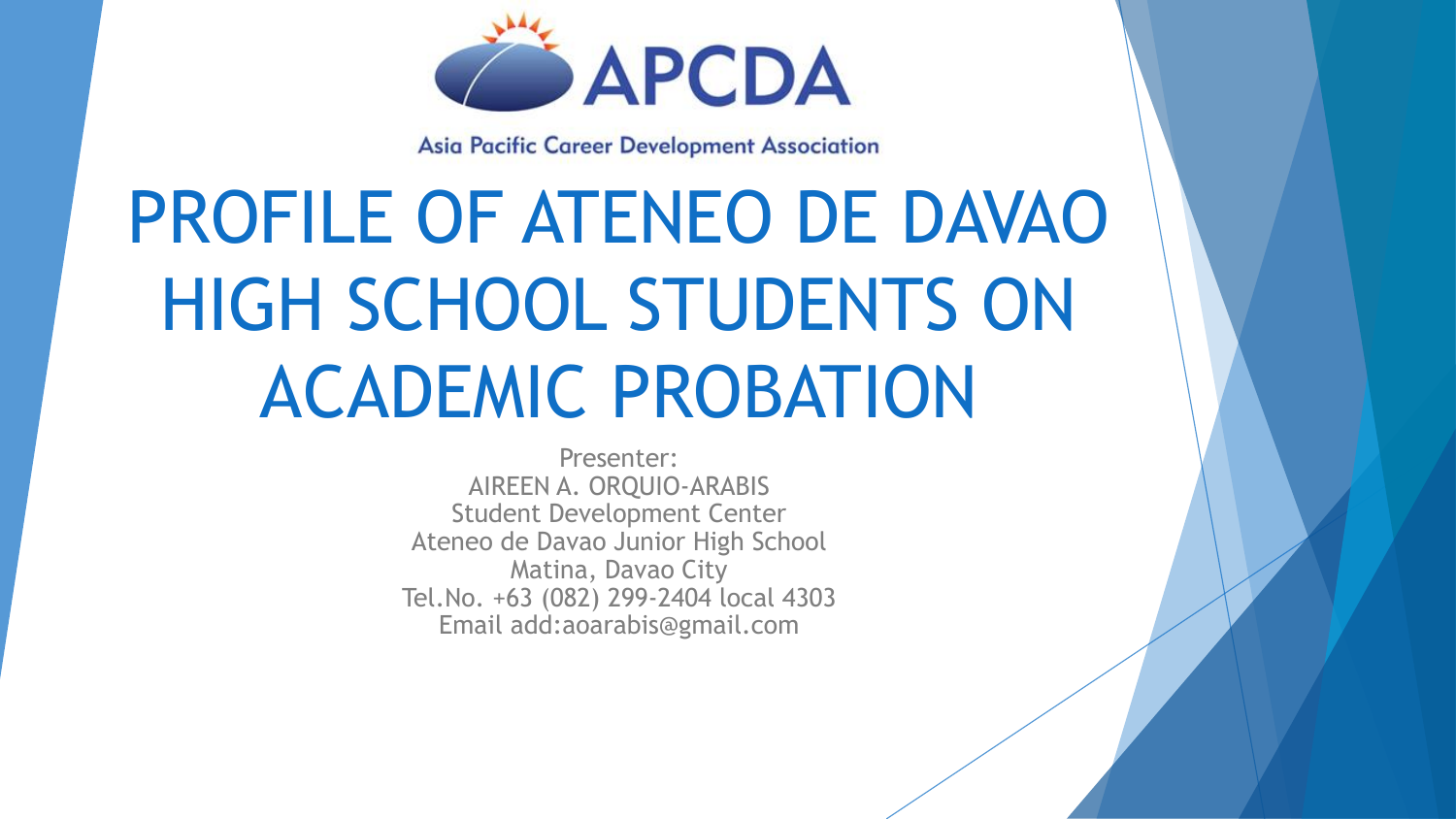## Background of the Study:

- Academic Probation (AP) is the trial period given to a student to redeem his/her poor performance or to prove his/her ability to cope with the academic standards despite low results in entrance requirements (AdDU-HS Student-Parent Handbook). It is given to any student who:
	- ▶ Upon entrance to AdDU-JHS, has an Ateneo Qualifying Test result that is low
	- ▶ Took summer class/es to comply with the academic requirement/s of the recent concluded school year
	- **Repeated a year level due to poor academic performance in** subjects equivalent to 3 or more units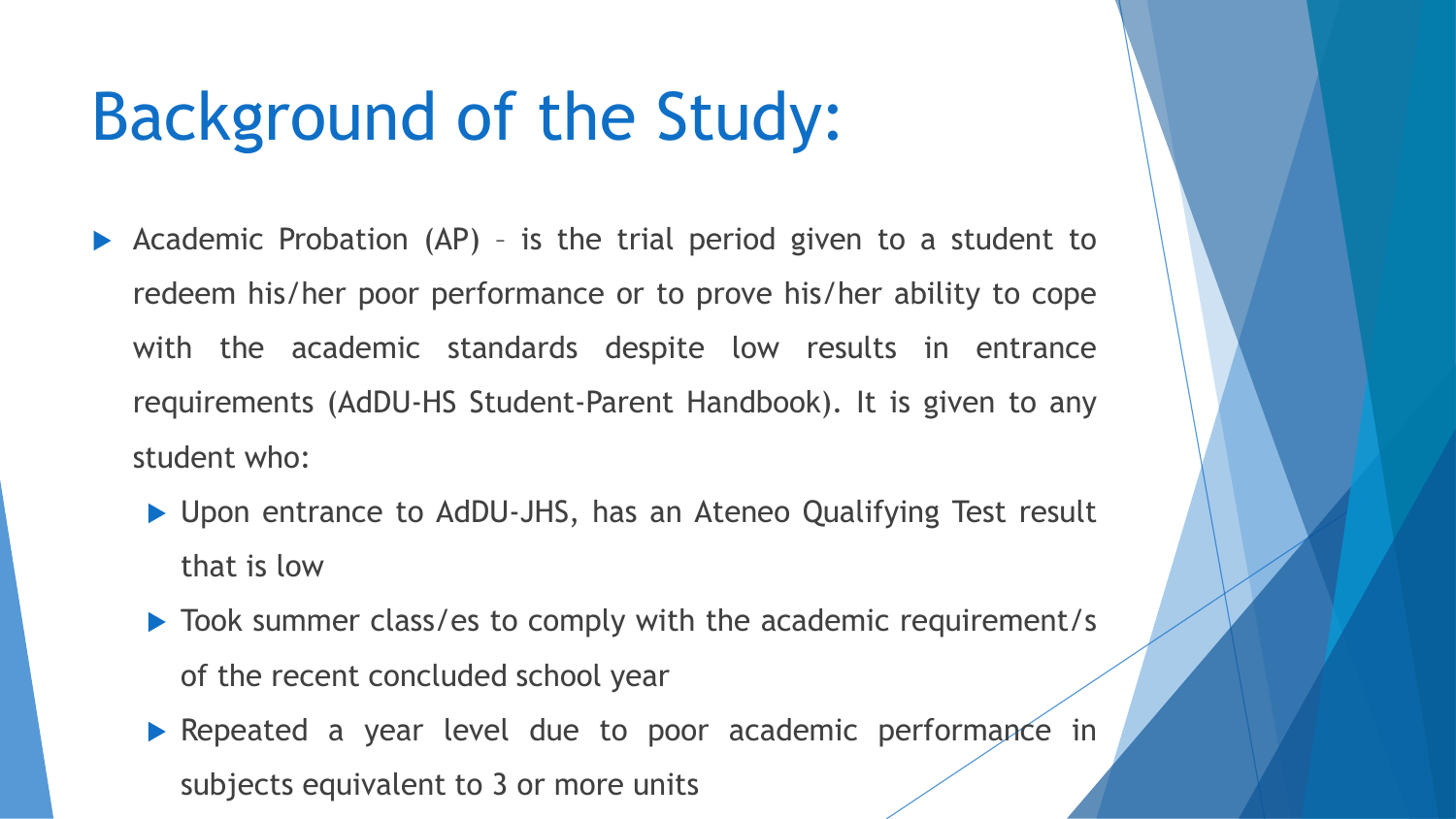### SY 2009-2010 to 2013-2014

▶ Average of 7.81% of the HS students are on Academic Probation

| <b>Grade/Year Level</b> | $2013 - 2014$         |                    |            |
|-------------------------|-----------------------|--------------------|------------|
|                         | <b>Total Students</b> | <b>AP Students</b> | Percentage |
| <b>Grade 7</b>          | 477                   | 35                 | 7.34       |
| Grade 8                 | 476                   | 42                 | 8.82       |
| 3rd Year                | 512                   | 34                 | 6.64       |
| 4 <sup>th</sup> Year    | 504                   | 60                 | 11.90      |
| <b>TOTAL</b>            | 1,969                 | 171                | 8.68       |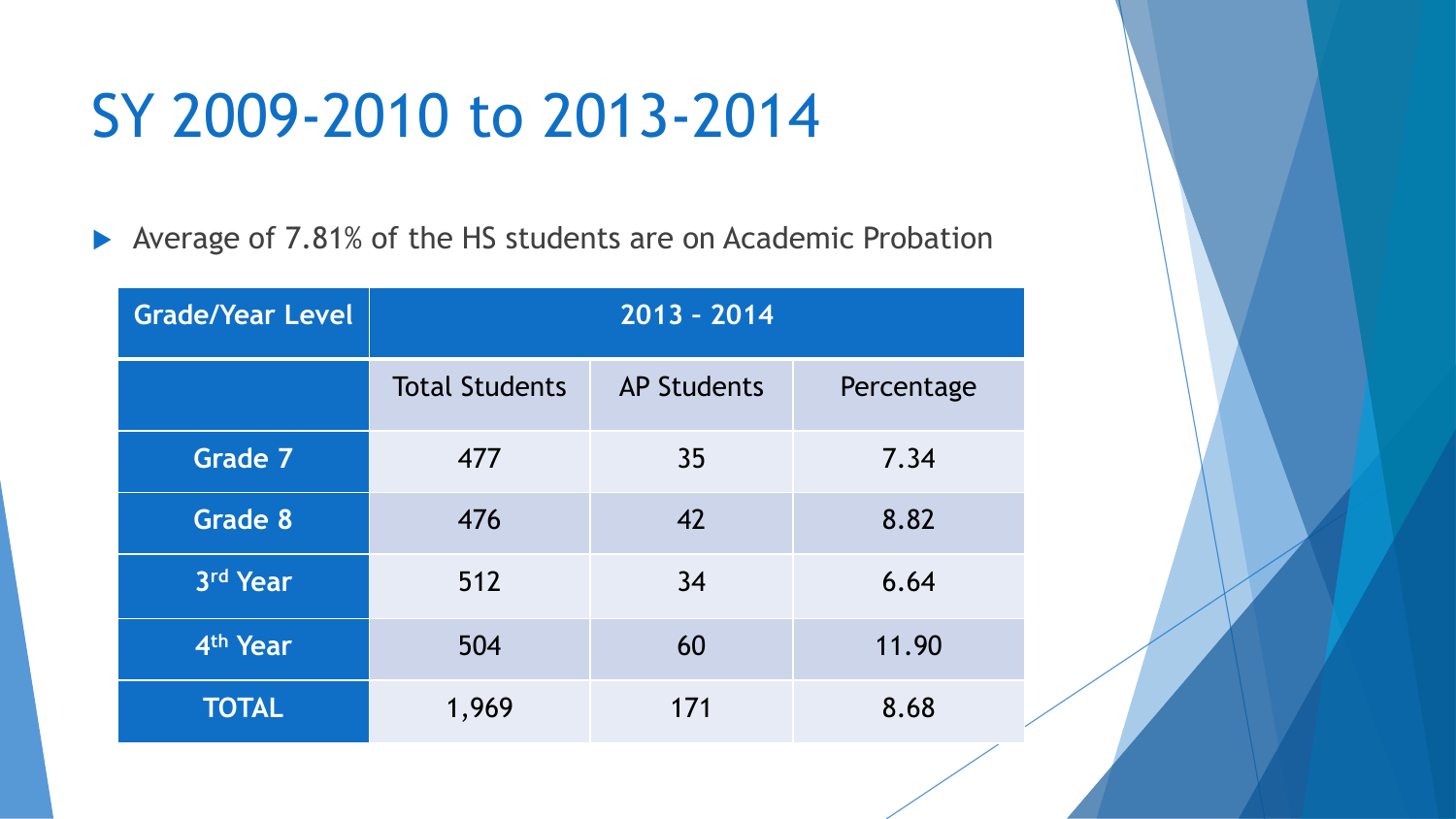## Why Study the Profile?

- $\blacktriangleright$  Identify the students for Academic Probation (AP)
- Define clearly the procedures the AP students have to undergo to improve performance
- Give intervention measures
- $\blacktriangleright$  Provide administrative support
- Guide the AP students in their academic activities, curricular involvements, and career choices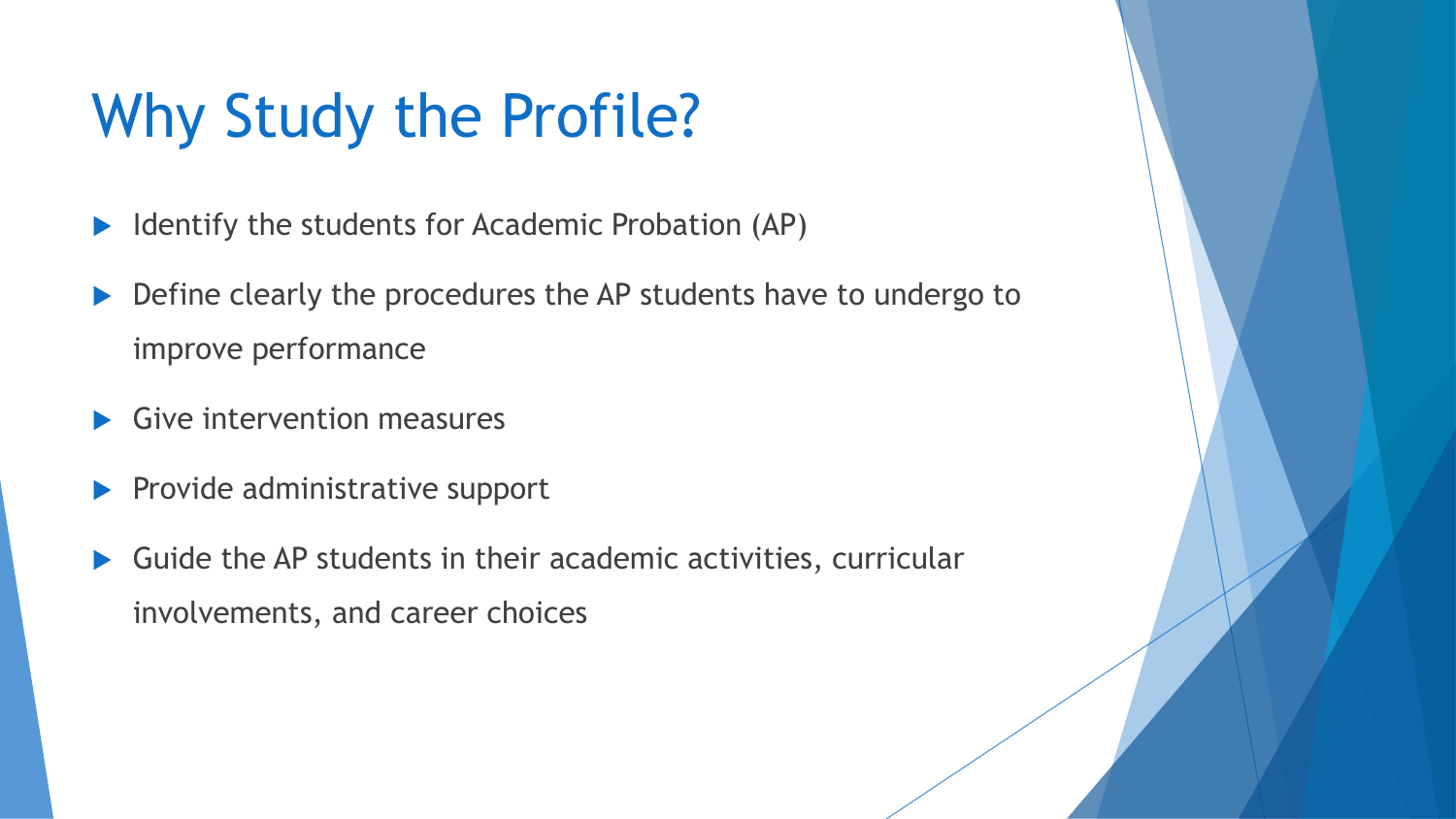### Methods and Population of the Study

▶ Descriptive method of research

▶ Secondary data from concerned offices in the school

- **Focus Group Discussions**
- **In-Depth Interview**
- Survey-Questionnaire

▶ 141 Academic Probation Students enrolled in SY 2013-2014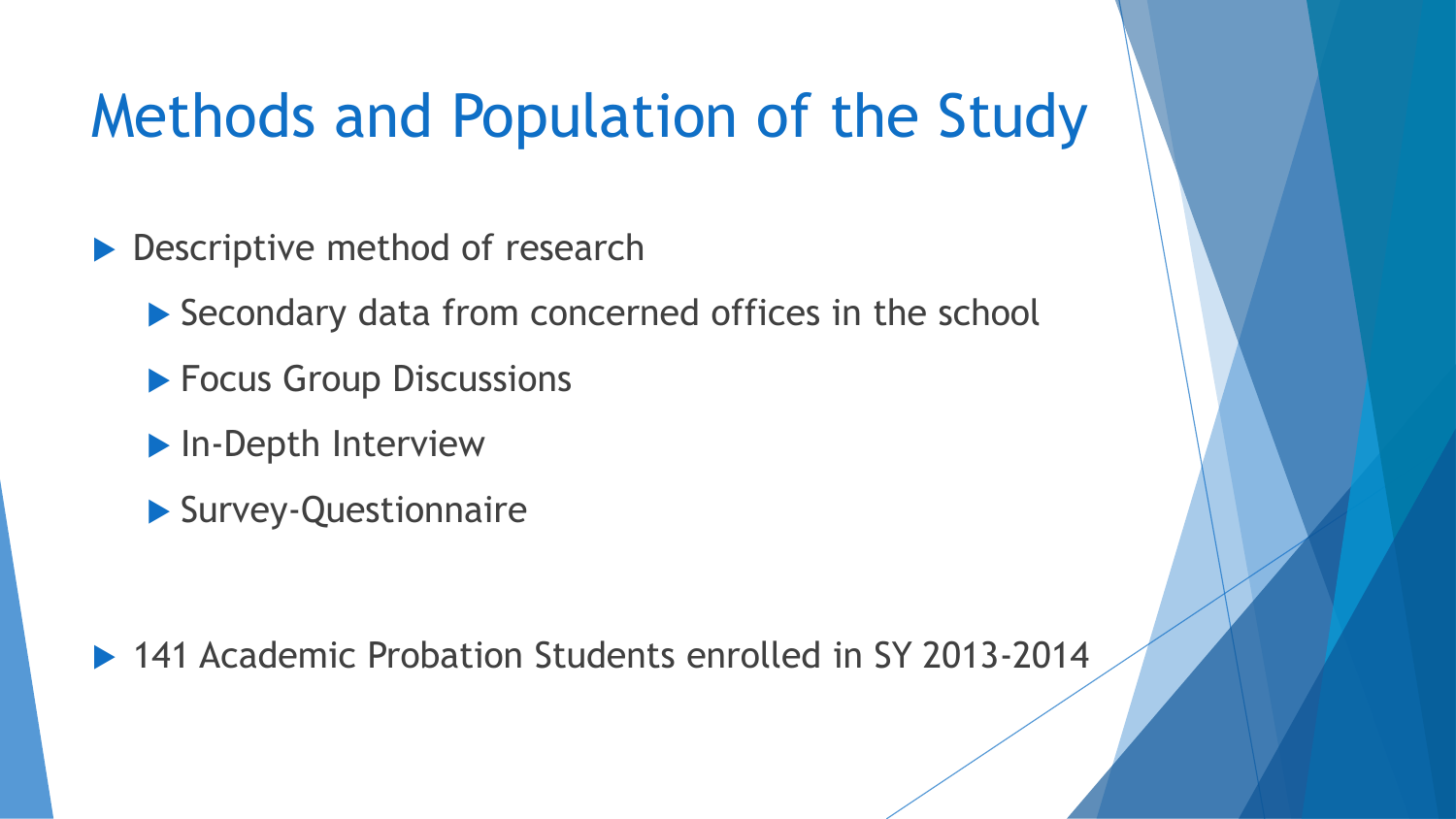## Findings of the Study

- 1. Socio-Demographic Characteristics
- 2. Household Profile
- 3. Academic Problems of AP students
- 4. Coping Mechanism of AP students
- 5. AP students perception on causes of low grades
- 6. Percentage of AP students' school previously attended
- 7. AP students' view on the CURA PERSONALIS PROGRAM
- 8. AP students' view on Academic Counseling Programa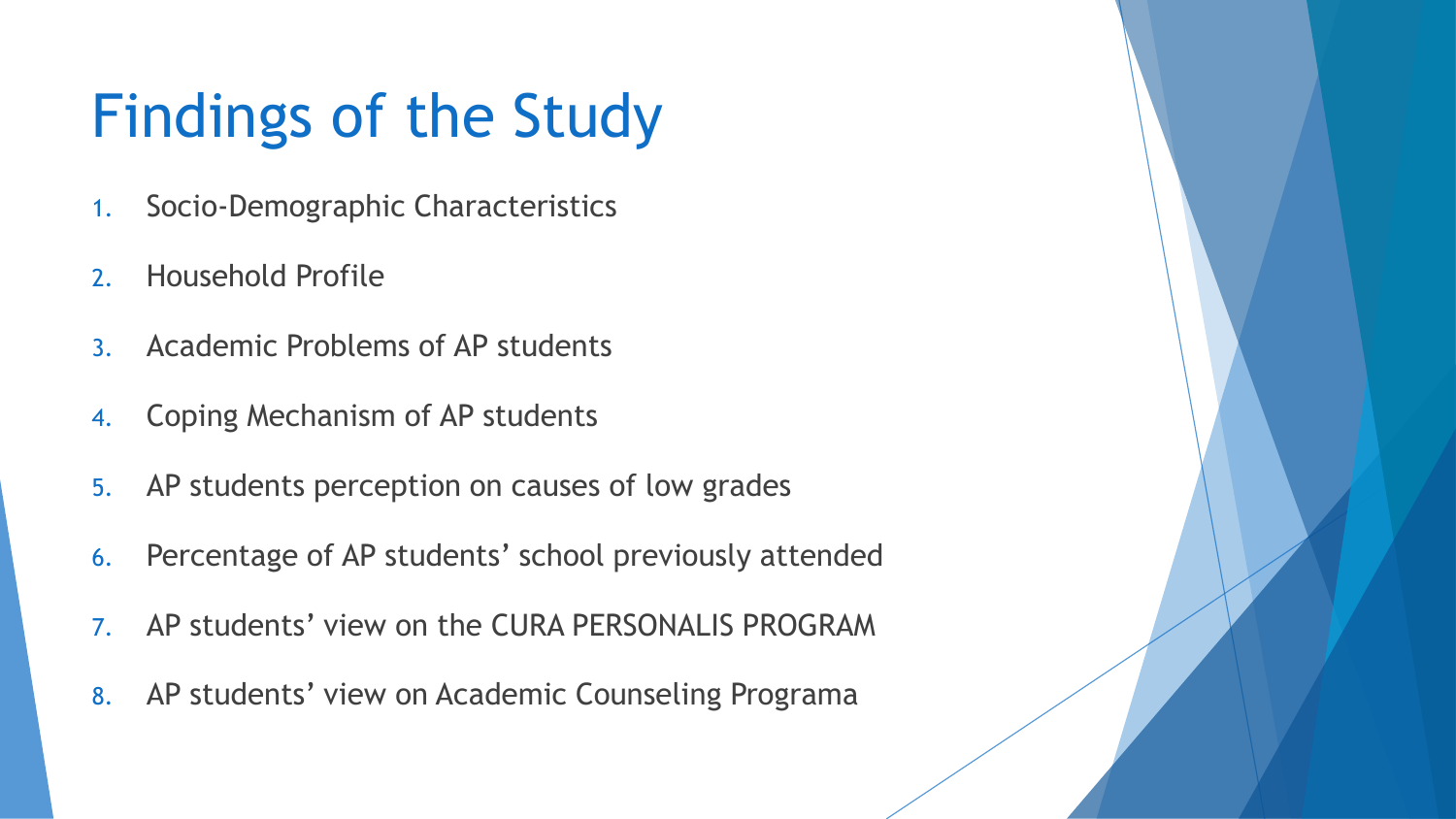#### 1. Socio-Demographic Profile

- a. Age
- b. Sex
- c. Birth Order
- d. No. of children in the family
- e. Academic Performance
- f. Social Involvement
- g. Study Habits and Attitudes
- h. School Support System
- i. Availability of Telecommunications and Recreational Gadgets
- Recreation and Leisure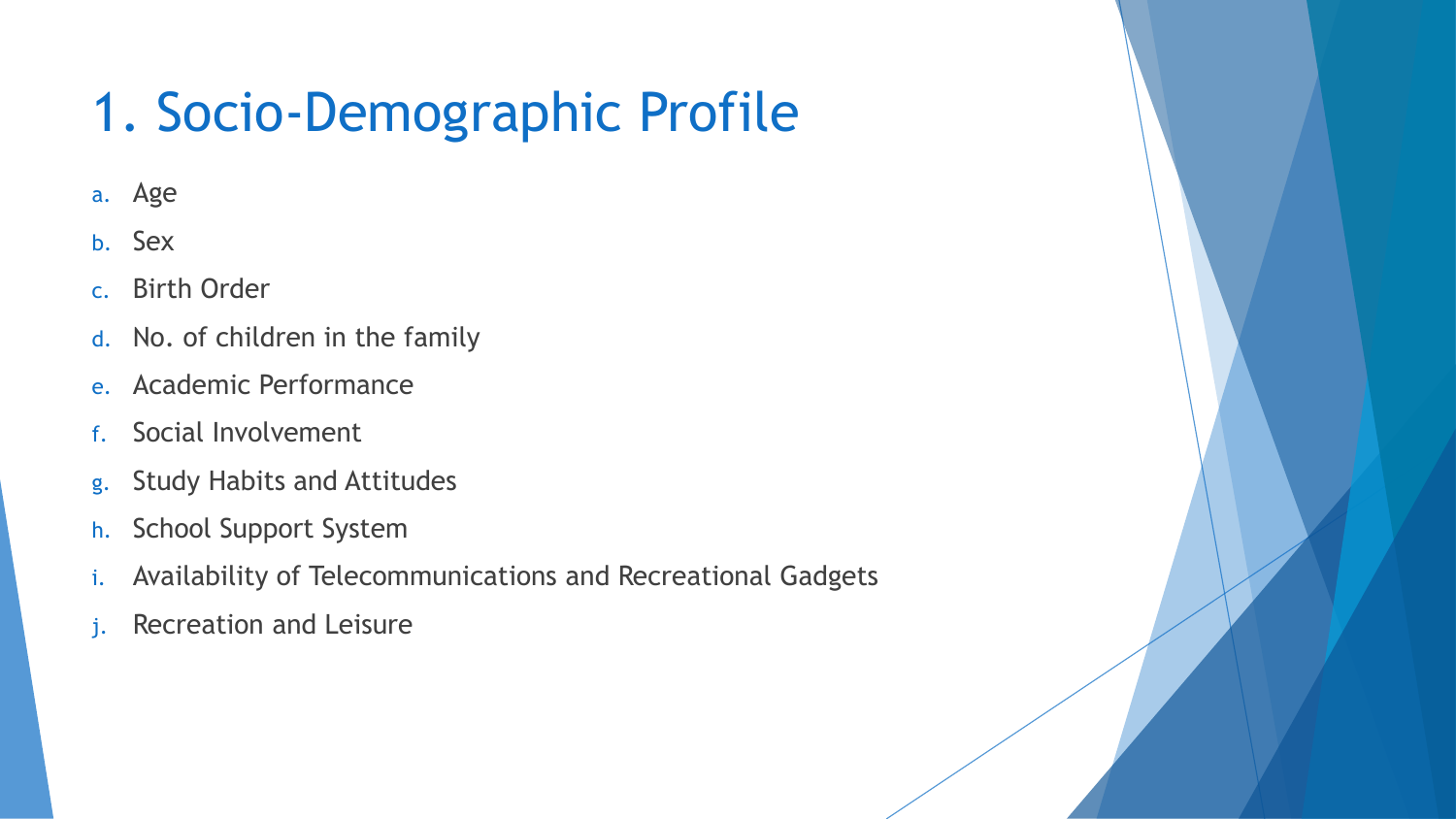#### A. Age

- $\blacktriangleright$  16 years old is the highest percentage (38%)
- $\blacktriangleright$  12 years old is the lowest percentage (2%)
- $\blacktriangleright$  No clear cut distinction on the age but attributed to more pre occupations;
- **Pre occupations include curricular, co-curricular** activities and/or outside school/extra curricular activities.
- In addition, concepts and skills in each subject program become more complex as the students move to a higher grade/year level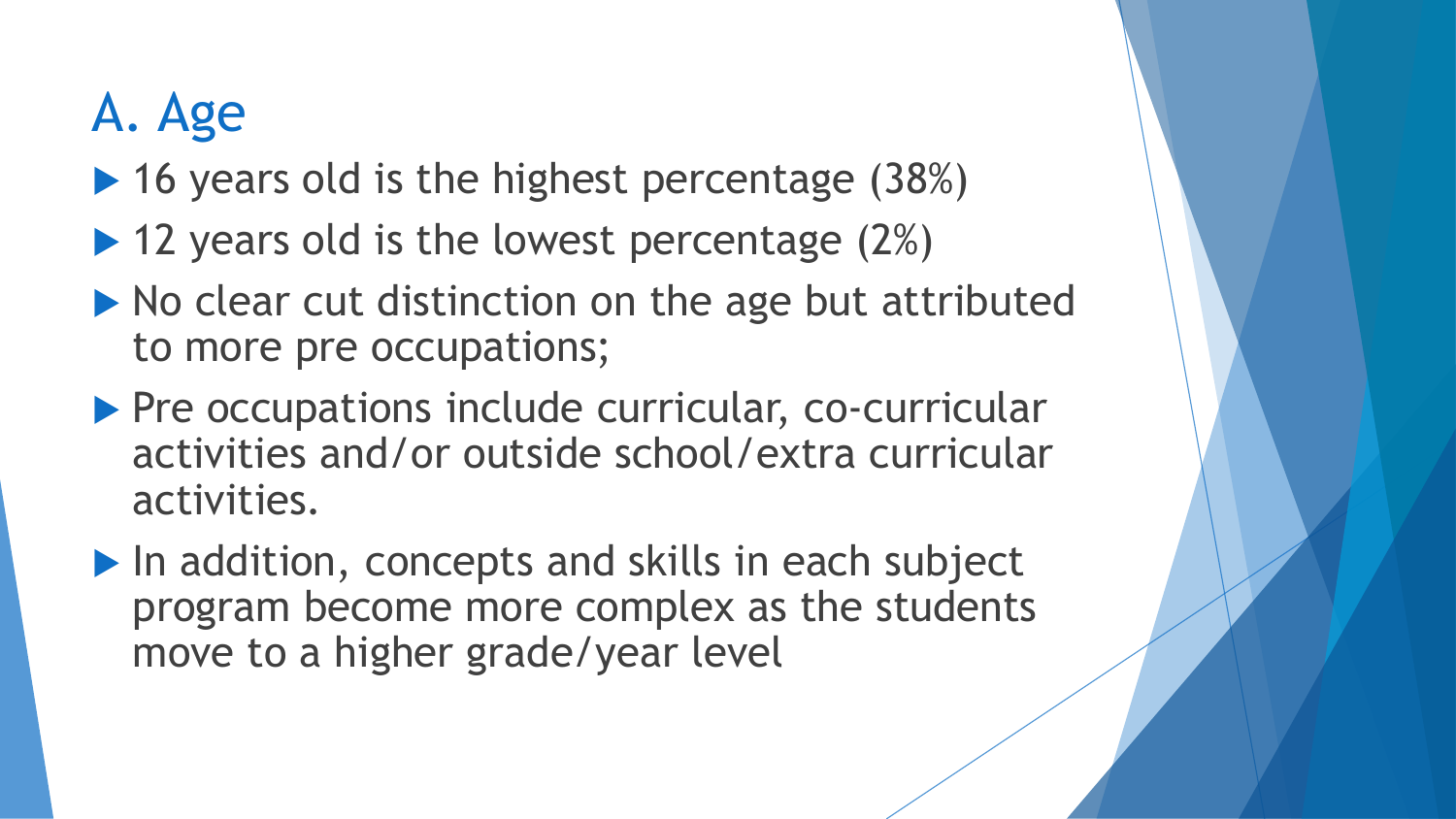#### B. Sex

#### **Across grade levels, there are more** male (60%) compared to female (40%)

▶ Jacobs, 2002 states that girls get higher grades and complete high school at a higher rate compared to boys. And most studies show that, on average, girls do better in school than boys.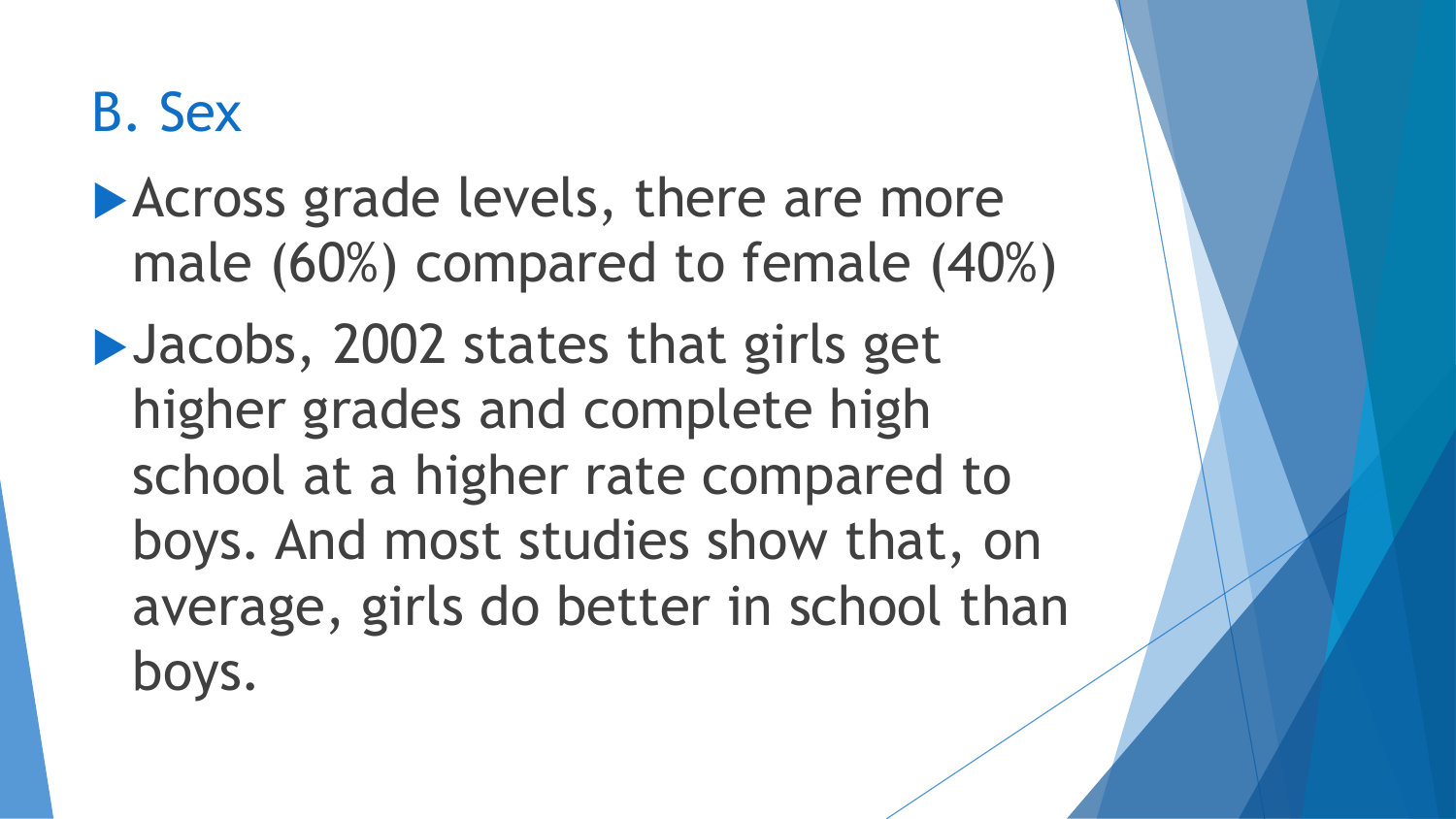#### C. Birth Order

## **The highest is Youngest (31%) in** the family

## **Eldest and Middle Child have the** same percentage (26%) ▶ Only Child is (17%)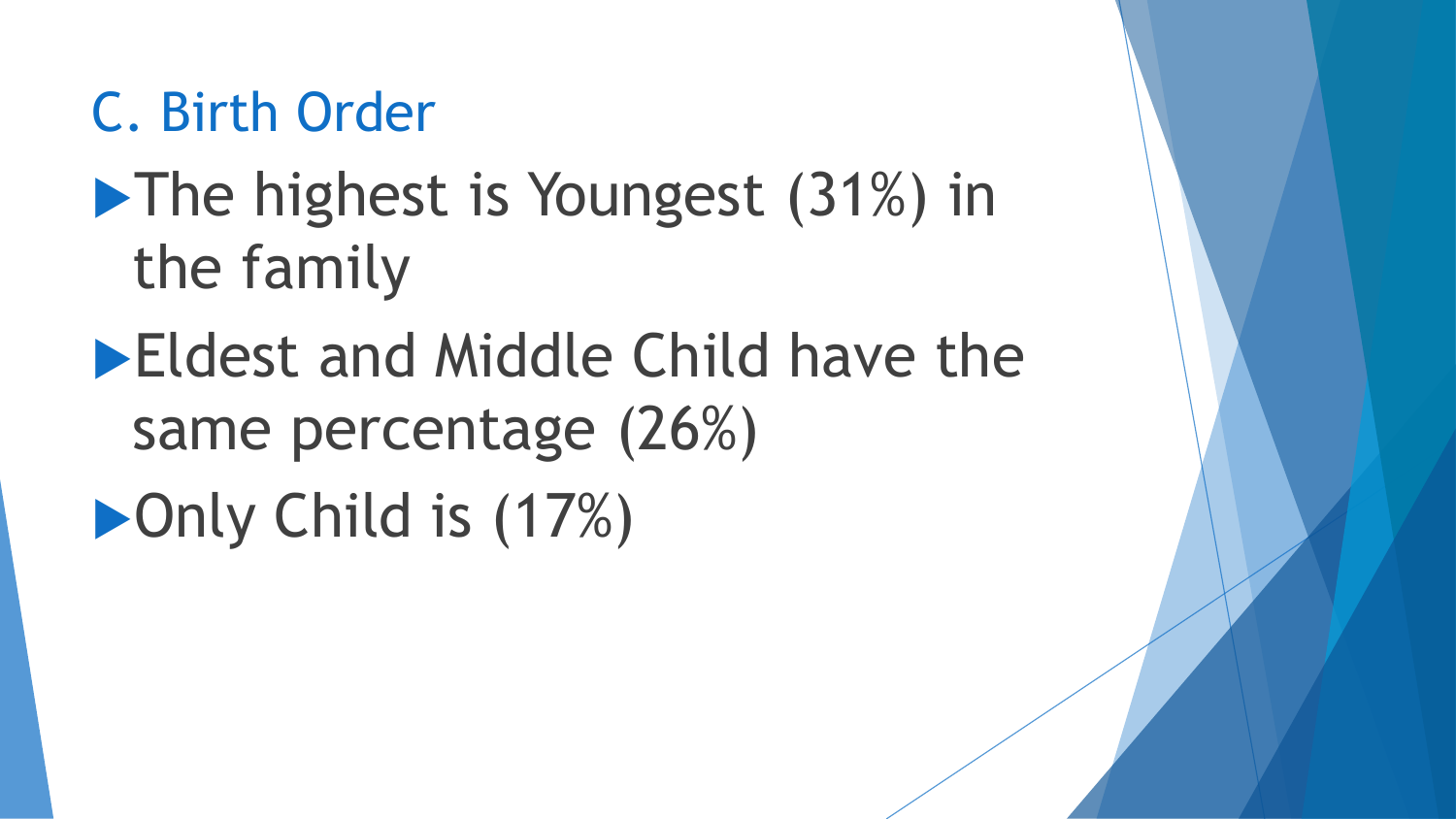#### D. Number of Siblings

- $\blacktriangleright$  4 children (30%)
- ▶ Only Child (14%)
- The data on family with 4 children tends to suggest that the parents may have difficulty in financial support and parental presence involving emotional care.
- The tuition payment appears to have a big slice in the income pie of both parents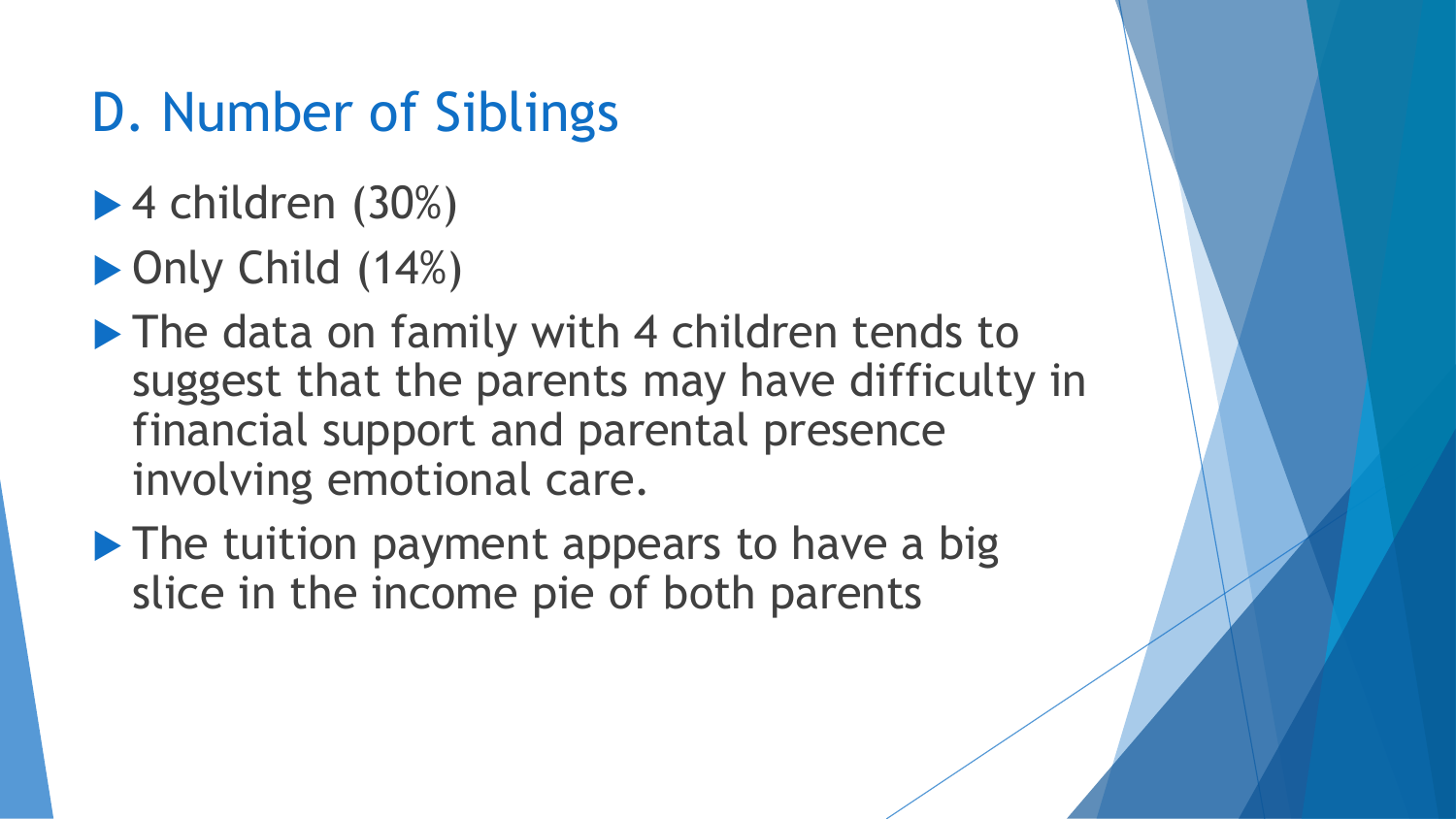#### E. Academic Performance

- The academic performance of AP students determines the numbers of students in terms of promotion and retention of each grade or year level.
- ▶ 81 students (58%) of the AP students for SY 2013-2014 were promoted to the next grade level
- The expression of the AP students on the importance of the conferences and academic counseling done by the administrators, teachers and guidance counselors are effective.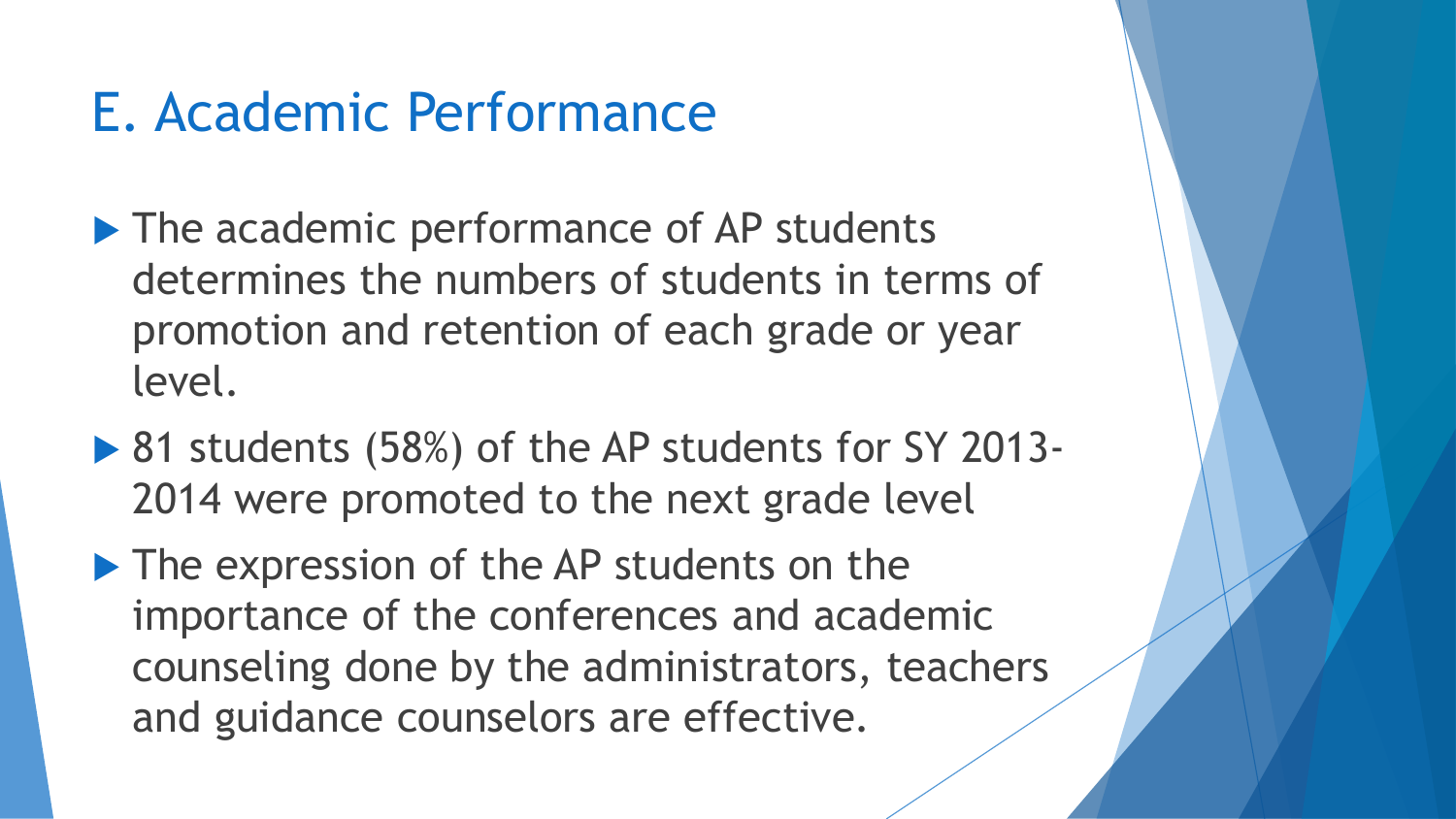#### F. Social Involvement

**The policy on academic probation** students on having only one club/organization and being suspended from playing as a varsity.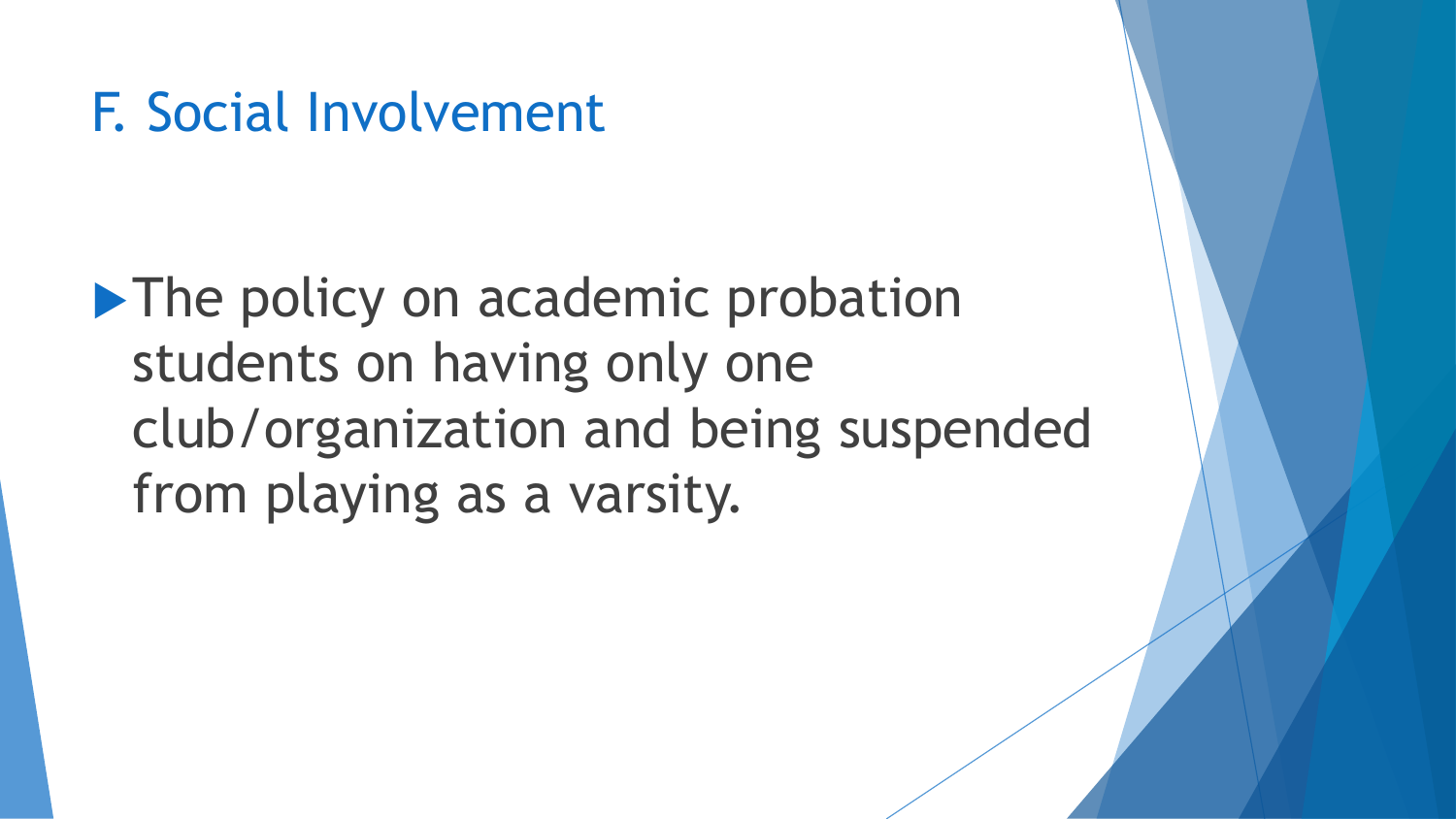#### G. Study Habits and Attitudes

| <b>SAM RESULTS</b>                 | <b>MALE</b> | <b>FEMALE</b> |
|------------------------------------|-------------|---------------|
| <b>Academic interest</b>           | High        | Low           |
| Academic drive-conformity          | High        | Low           |
| <b>Study Methods</b>               | Average     | Low           |
| <b>Study Anxiety</b>               | Low         | Average       |
| Manipulation                       | Average     | High          |
| <b>Alienation toward Authority</b> | High        | High          |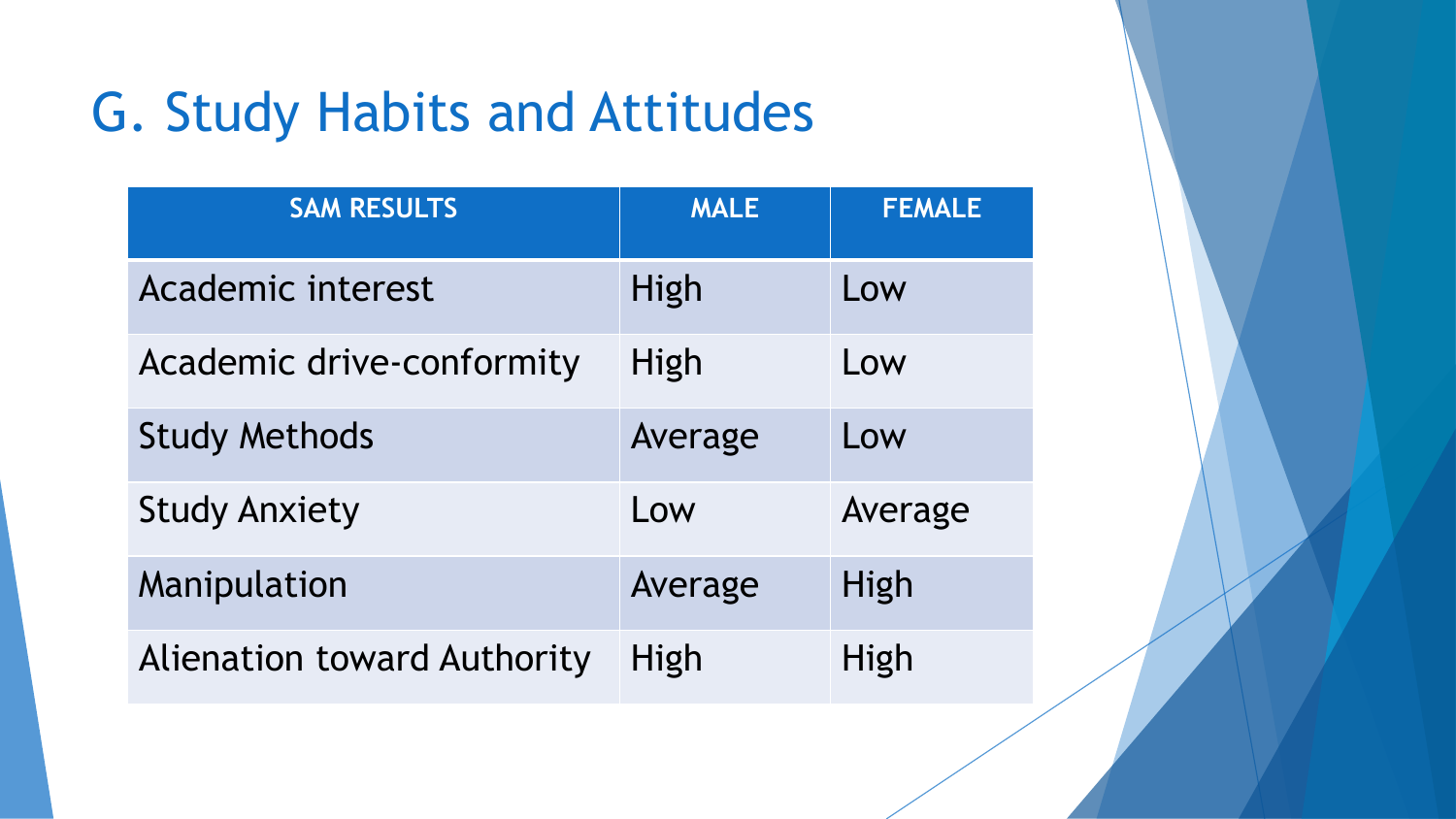#### Continuation (SMALSI)

| <b>SMALSI</b>                           | <b>RESULTS</b>            |
|-----------------------------------------|---------------------------|
| <b>Study Strategies</b>                 | Very well<br>developed    |
| <b>Test Anxiety</b>                     | Moderately<br>Problematic |
| <b>Test Taking</b><br><b>Strategies</b> | Very well<br>developed    |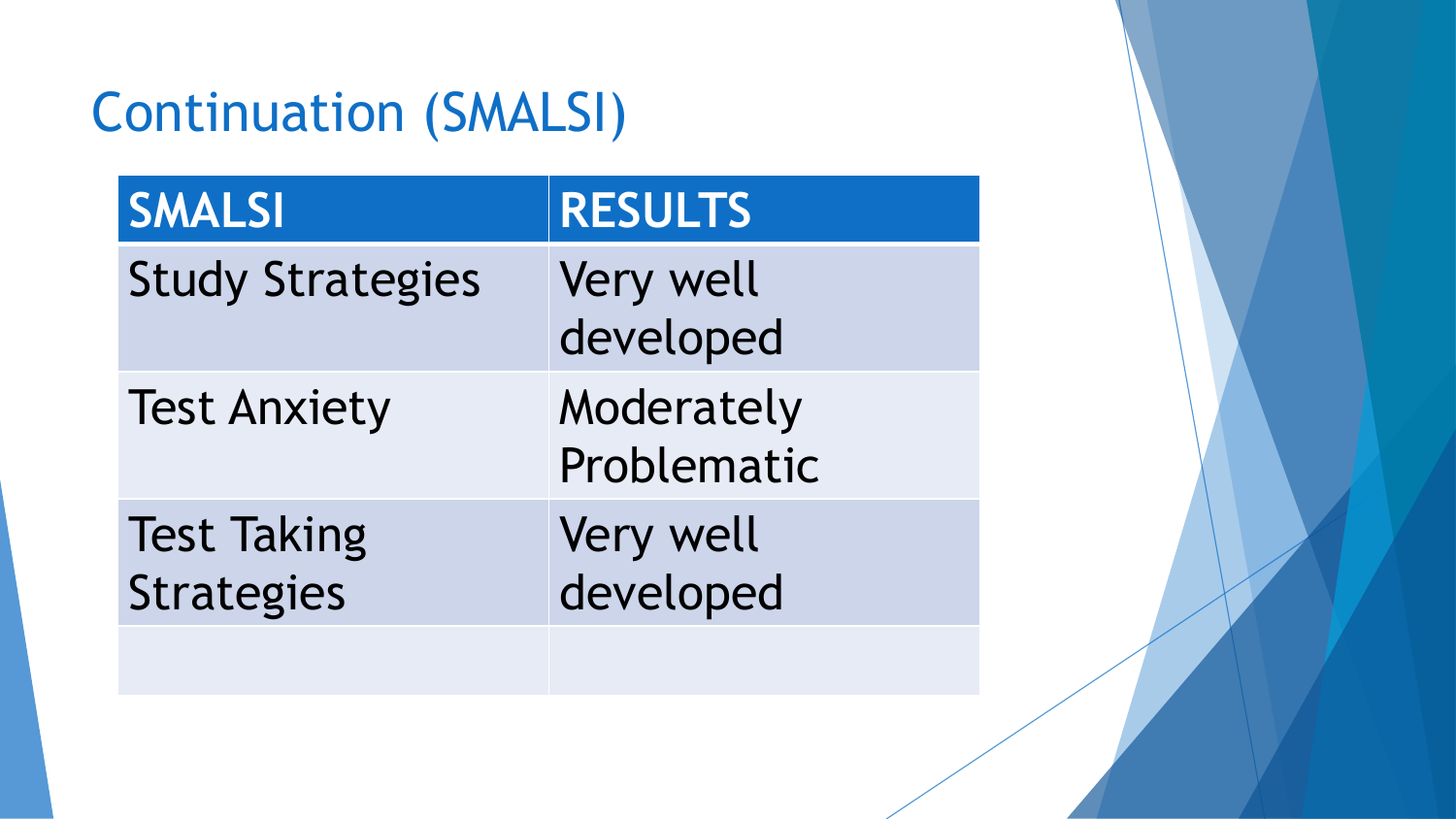H. School Support System

**Learning Enhancement** Assistance Program (LEAP) was pointed out as the most helpful school support system.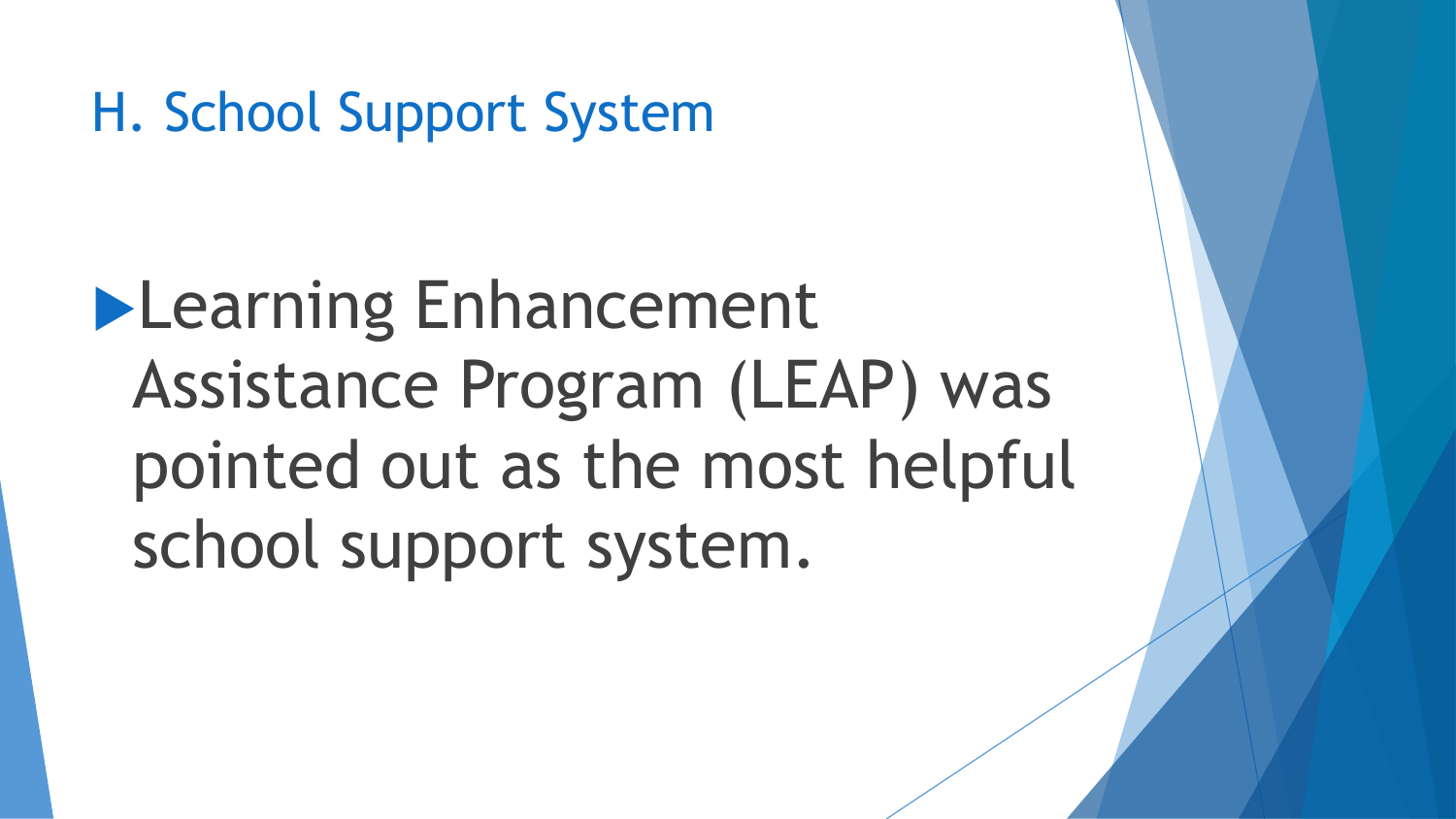#### I. Availability of Telecommunication and Recreational Gadgets

- Mostly have gadgets and the diverse technologies that AP students use at home and in school.
- The high accessibility or usage of telecommunications and recreational gadgets at home which could attribute to lack of study habits. The lack of study habits is also notable information during the academic counseling.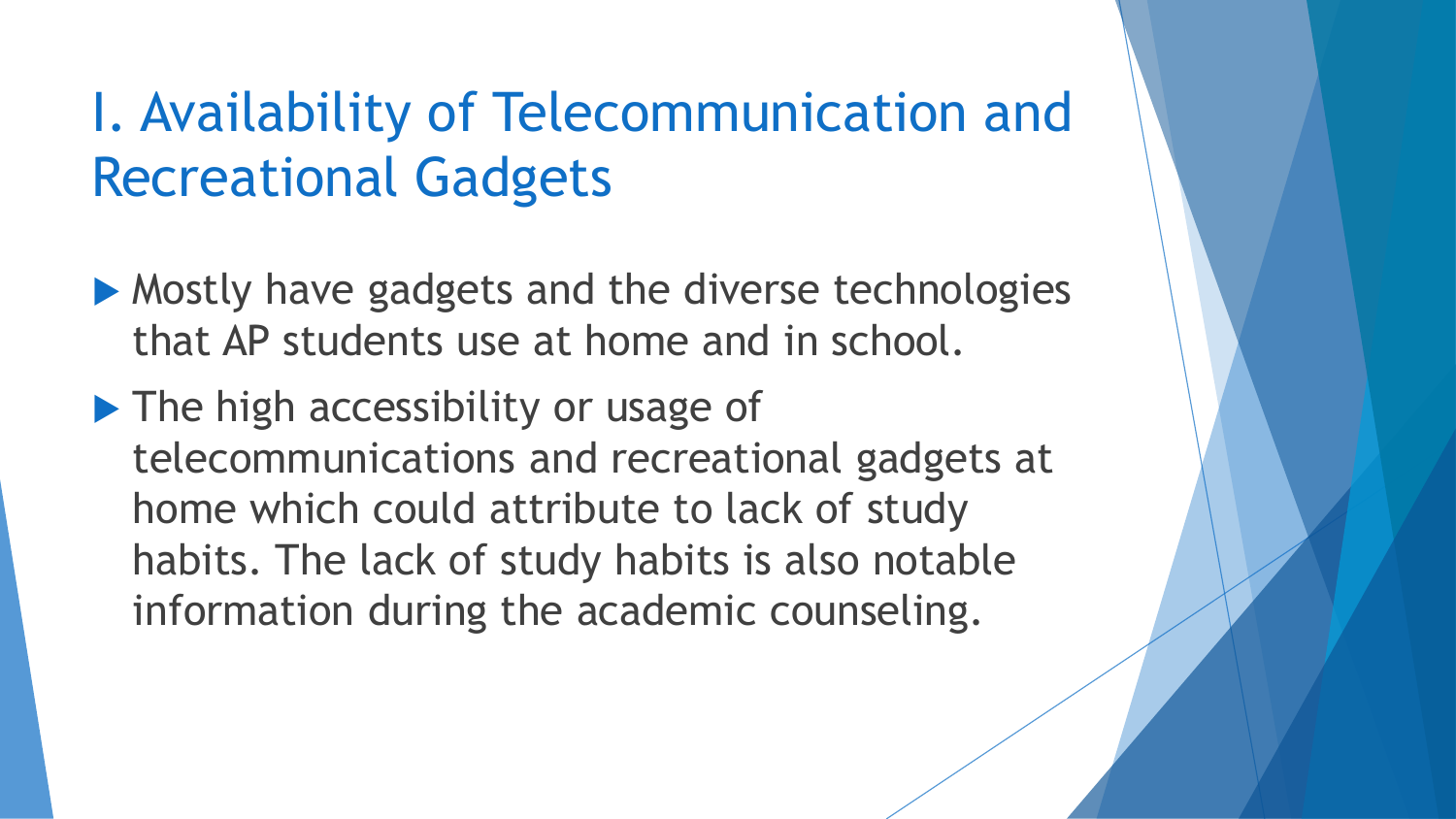#### 2. Household Profile

**Majority of both parents'** monthly income belongs to the income bracket of Php 15,000 to 50,000 per month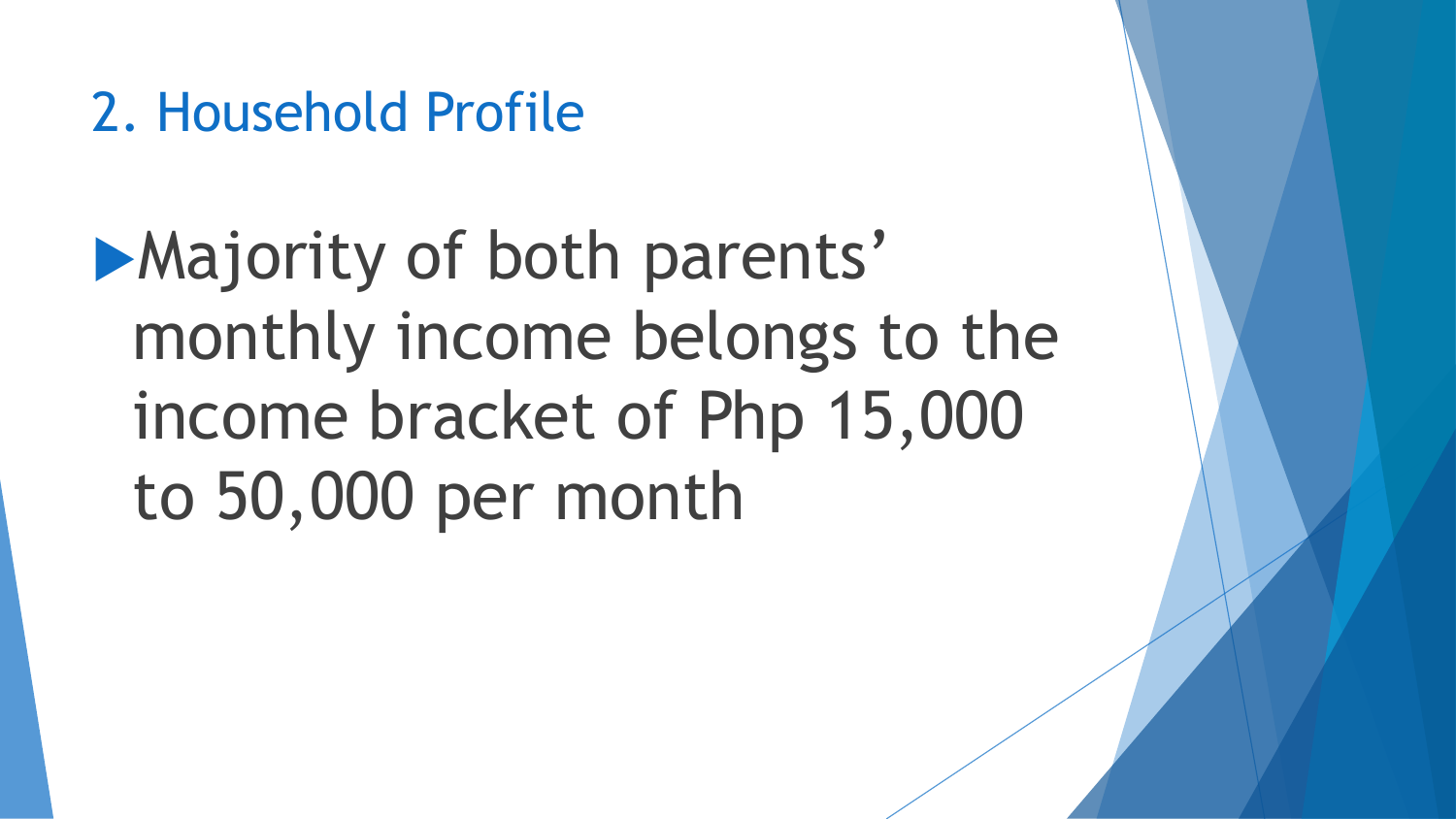3. Perceived Academic Problems of AP students

**Lack of study skills Test anxiety Lack of time management Peer Pressure**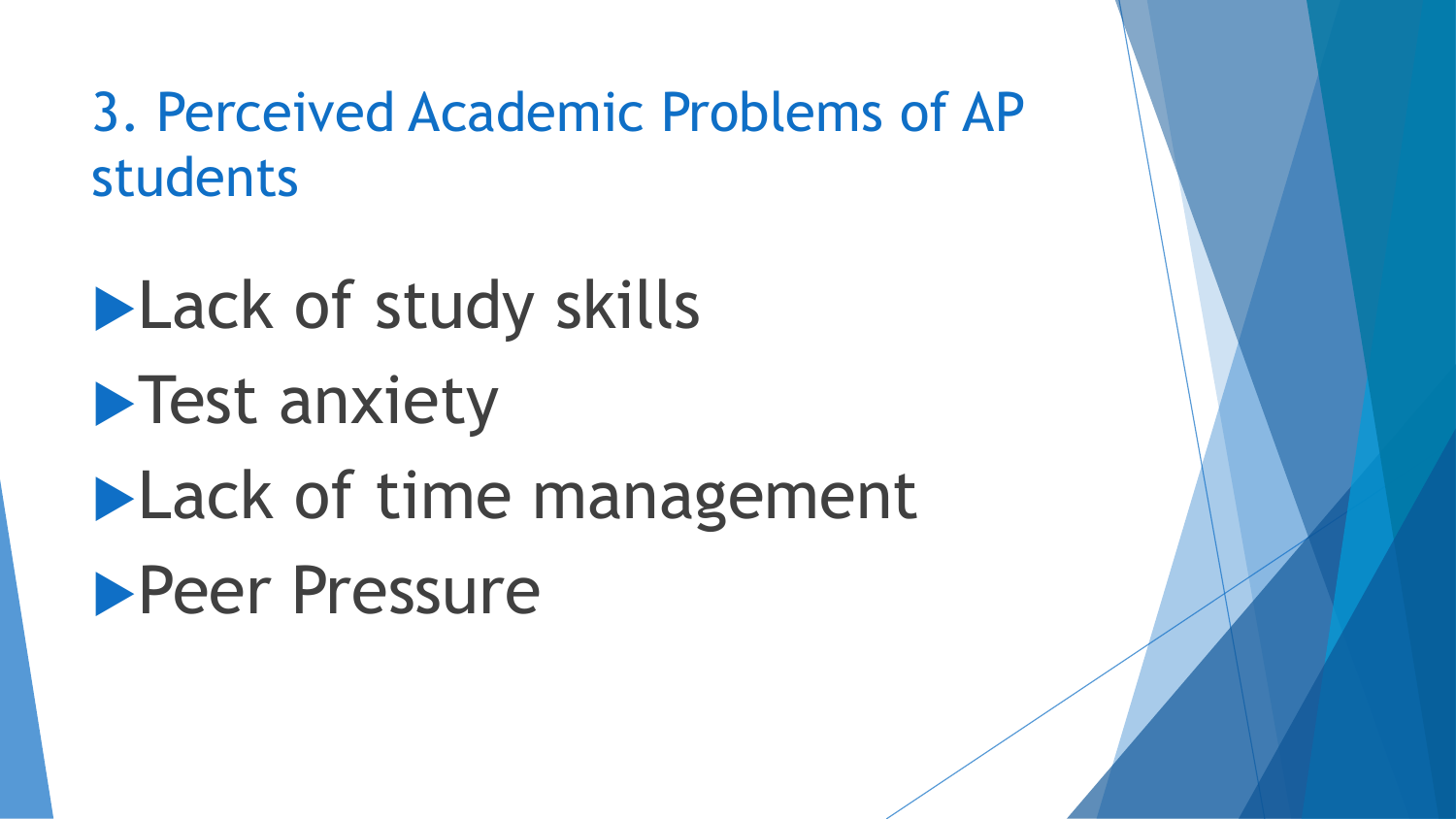#### 4. Coping Mechanism of AP students

- ▶ Communicating with others
- Expression of self
- **Presence of family members and significant** others
- **Involvement in activities**
- Entertainment
- $\blacktriangleright$  Introspection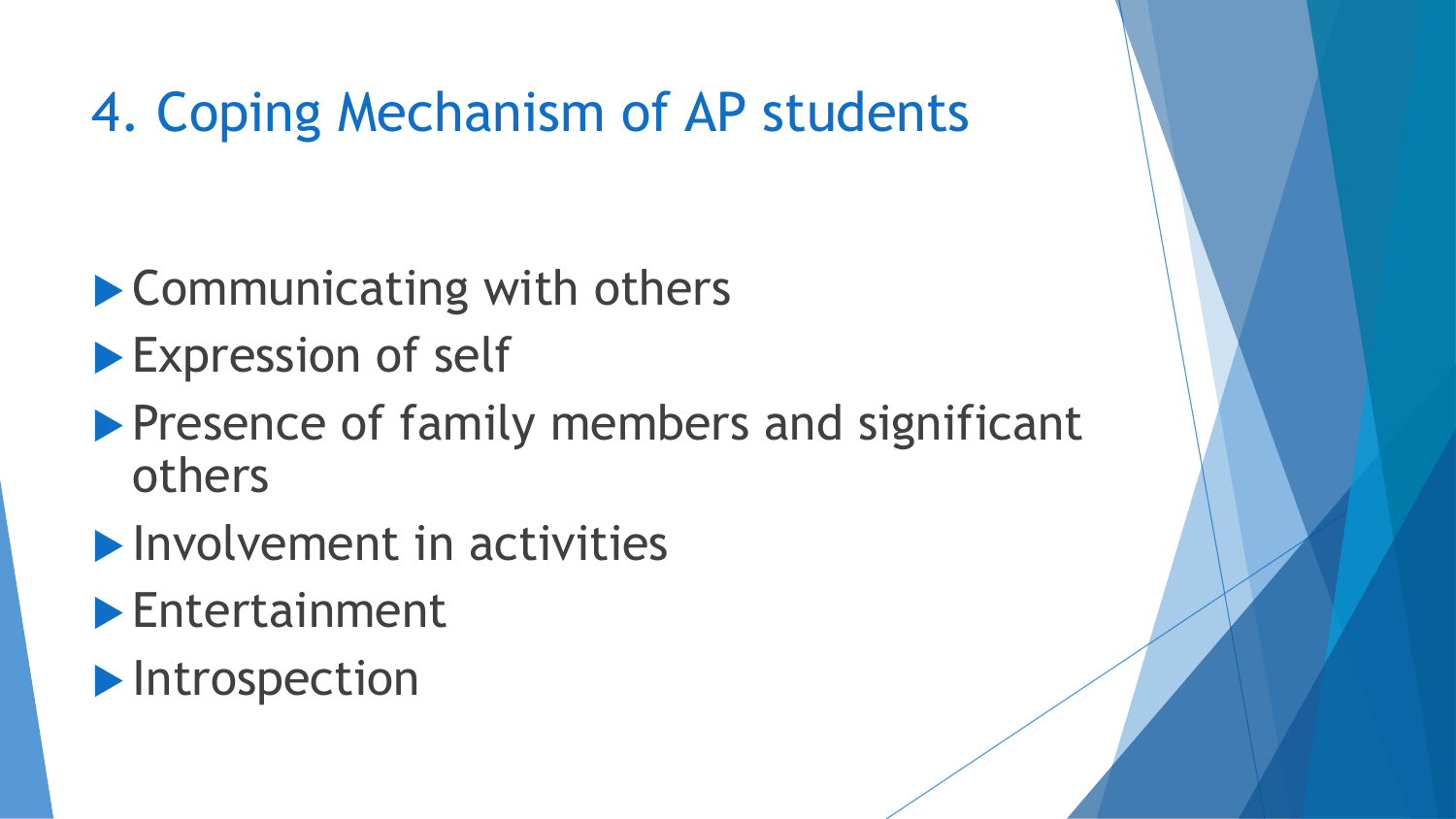#### 5. AP students' Perception on Causes of Low Grades

Difficulty of subject matter **Poor retention** Difficult study environment **Teacher Factor Personal issues**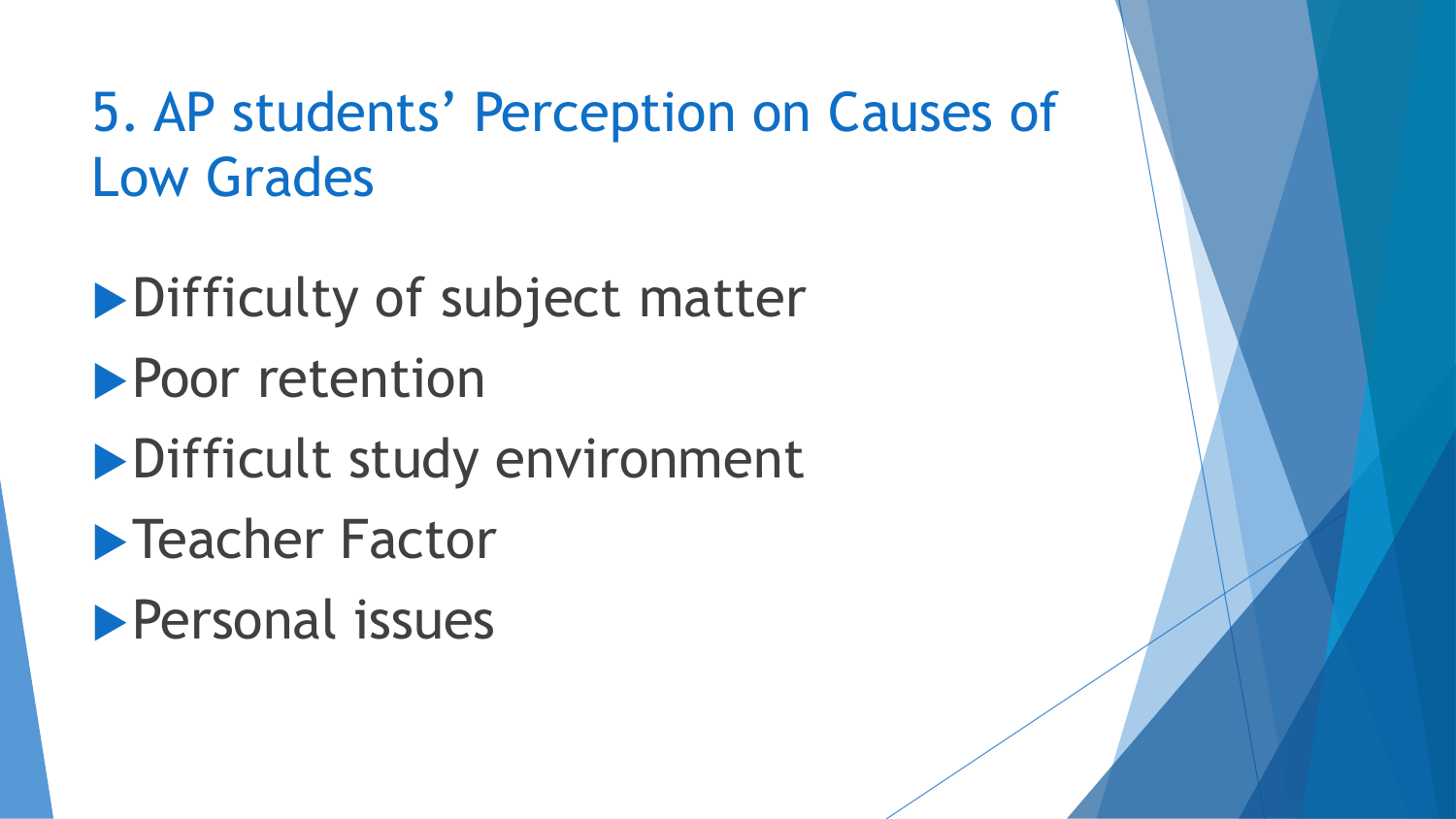6. Percentage of AP students' school previously attended

**Promotion/graduation or** retention have no bearing on their academic performance in this study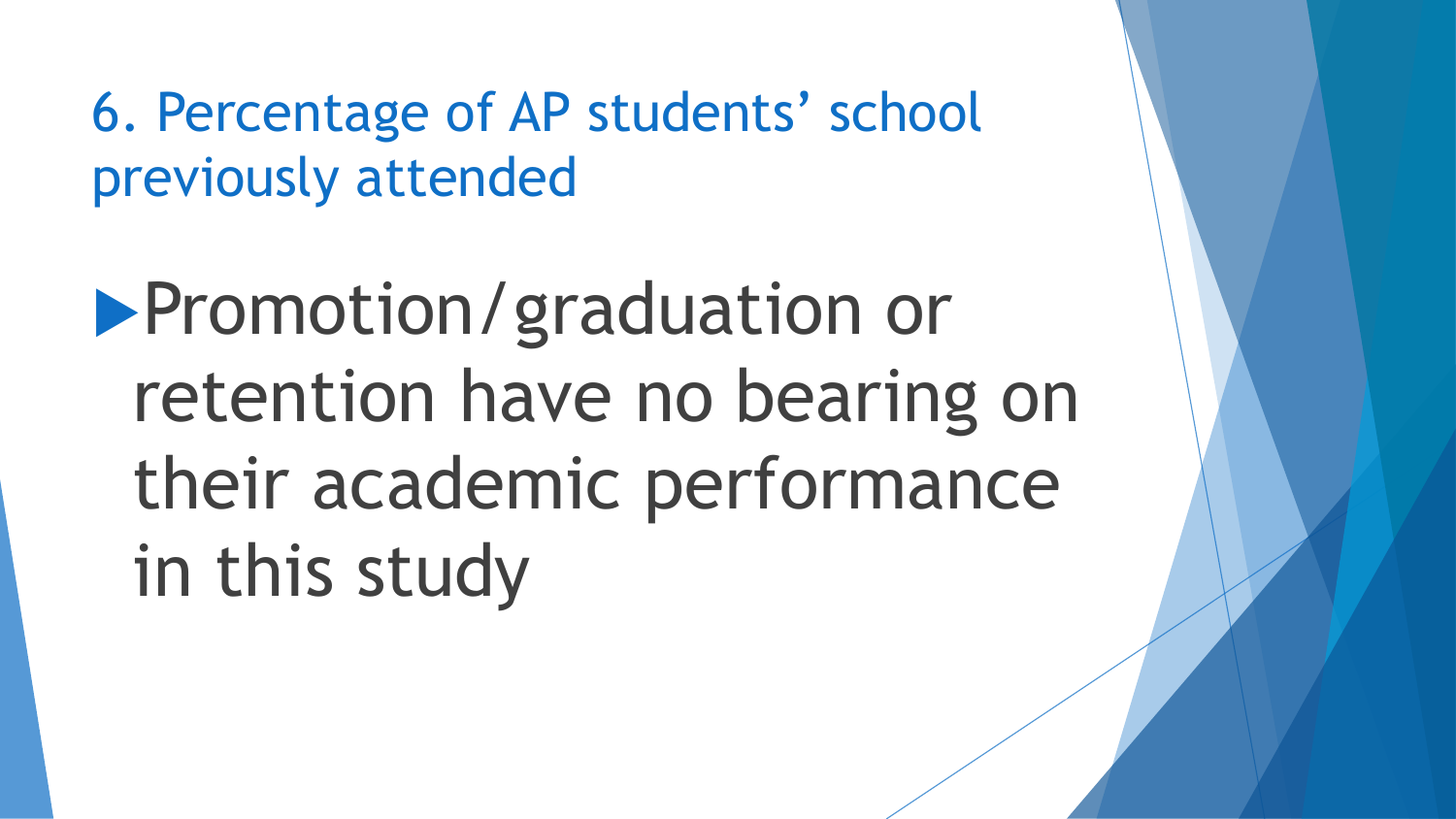7.AP students' views on the Cura Personalis Program

**S** Gives an idea to continue and strengthen the program for it helps and influence the students' sense of organization and self-worth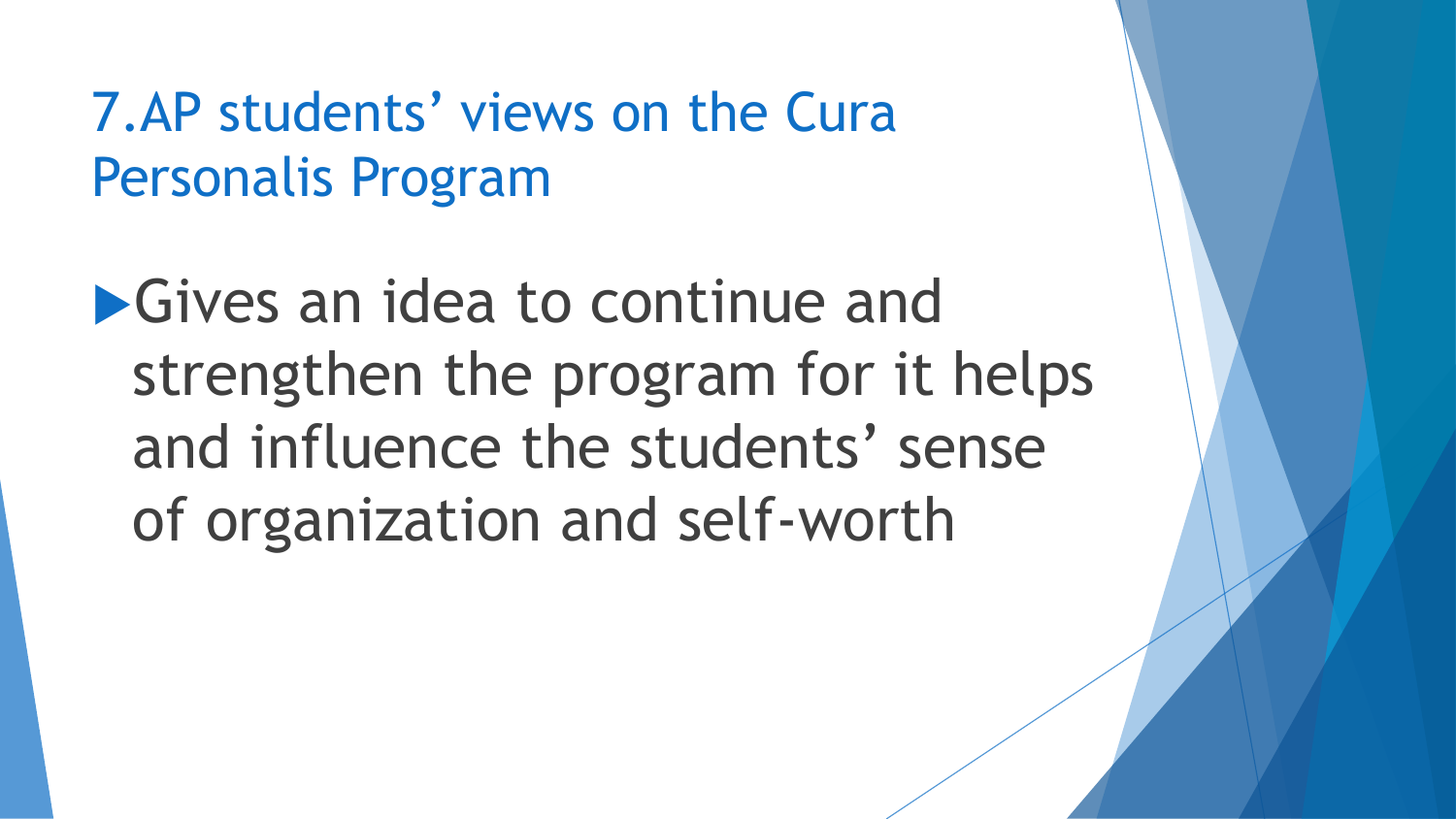#### 8. AP students' view of Academic Counseling Program

- $\blacktriangleright$  Provide positive feedback on achieving the goal – that is assisting students under academic probation.
- It also include Psychology Education that tackles Self-Awareness, Emotional Literacy, Human Sexuality and Life Visioning/Career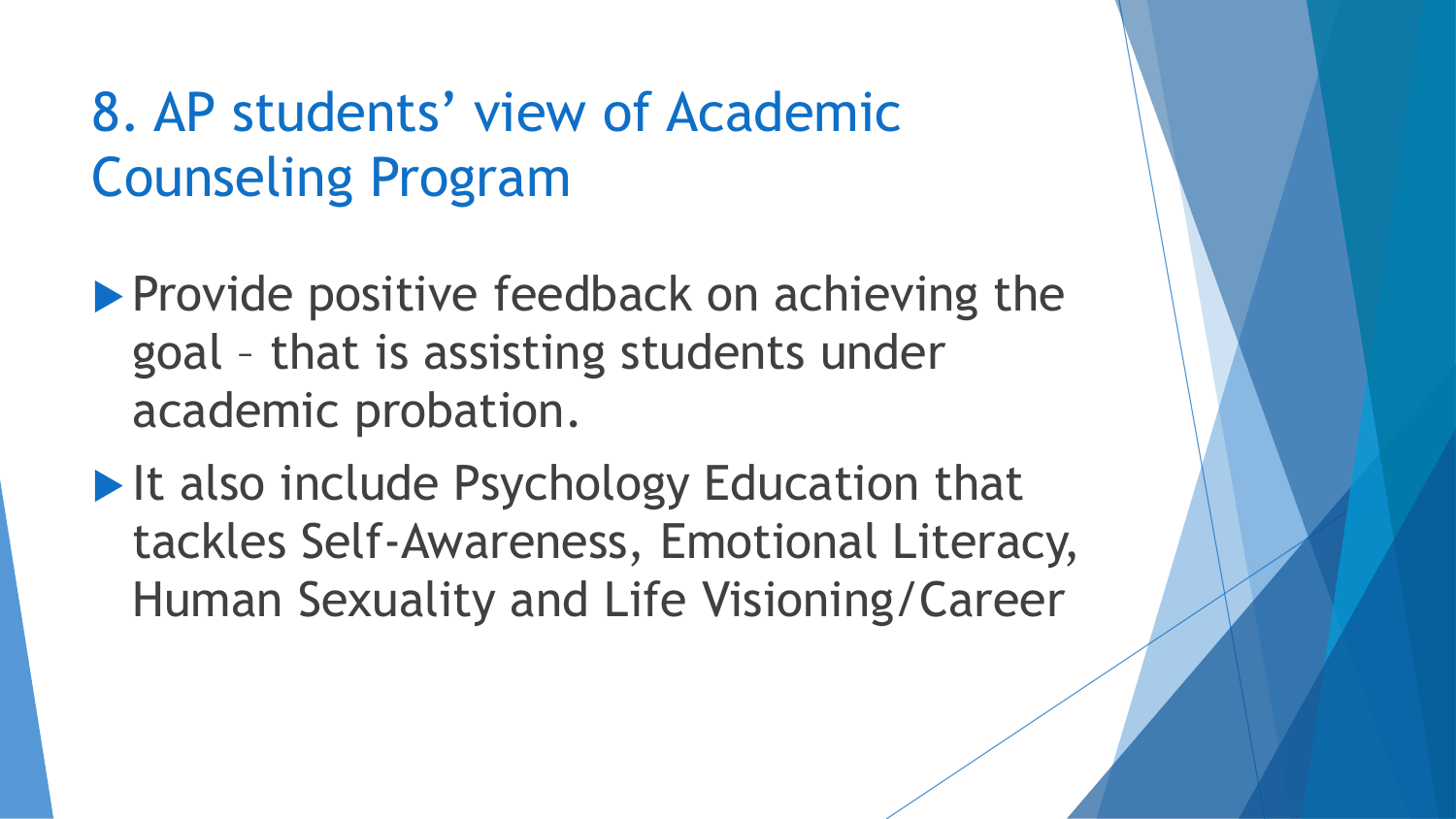#### Recommendations:

- Conferences with the AP students and other students who perform poorly should be intensified
- General Orientation with the Parents of AP students
- ▶ Home-School Partnership to Follow-up AP students
- Continue Academic Counseling
- $\blacktriangleright$  Provide appropriate activities to develop a balance between academic achievement and socio-emotional development
- Collaboration of Academic and Formation clusters to craft small learning communities/social support for AP students